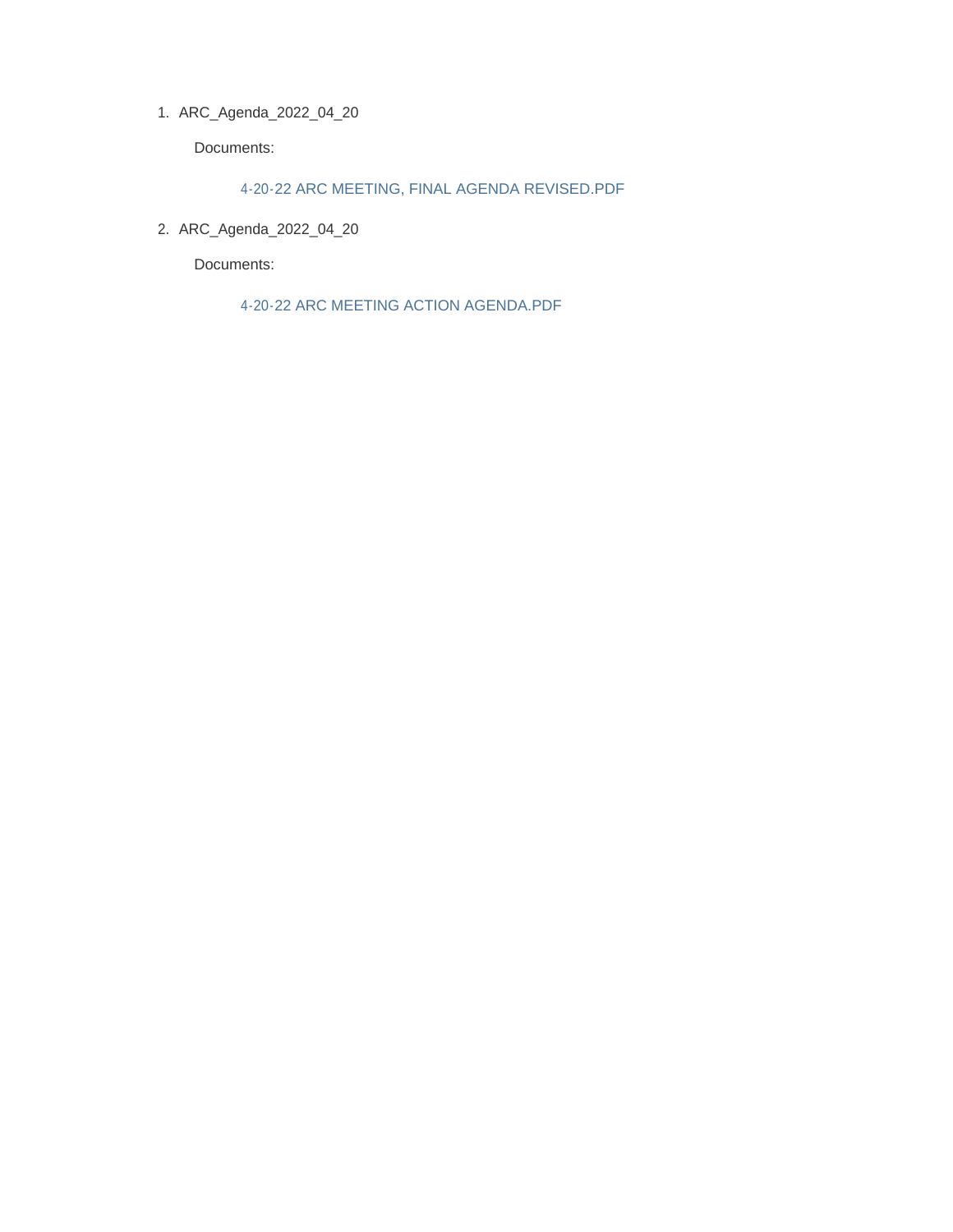# **ARCHITECTURAL REVIEW COMMITTEE FINAL AGENDA revised Regular Meeting**

# **Wednesday, April 20, 2022 7:00 pm Zoom Virtual Meeting Webinar ID: 846 0372 5052 Password: 5768541**

Please click the link below to join the webinar: [https://greenwichct.zoom.us/j/84603725052?pwd=bVpDelhRSHNEYWc3NnJiWmM3RU](https://greenwichct.zoom.us/j/84603725052?pwd=bVpDelhRSHNEYWc3NnJiWmM3RUdDQT09) dDQT09

Or iPhone one-tap: US: +16465189805,,84603725052#,,1#,5768541# or 8335480276,,84603725052#,,1#,5768541# (Toll Free)

Or Telephone: Dial(for higher quality, dial a number based on your current location): US: +1 646 518 9805 or 833 548 0276 (Toll Free) or 833 548 0282 (Toll Free) or 877 853 5257 (Toll Free) or 888 475 4499 (Toll Free)

## **I. Exterior Alteration reviews:**

1. **100 East Putnam LLC, 100 East Putnam Avenue; Application PLPZ202000101** for Exterior Alteration **review of Construction Documents for demolition of existing bank building and construction of new structure with retail/bank on first floor and 22 residential units under 6-110 on second and third floors** on a property located at 100 East Putnam Avenue in Cos Cob in the LBR-2 zone. *Last reviewed at the 2-16-22 meeting at which members Hein, Meniconi, Boldt, Cohen, Contadino, Pugliese were present.* 

**View updated plans [here.](https://www.greenwichct.gov/DocumentCenter/View/30610/100EAST_ARC-SUBMISSION_CD-PROGRESS_220331_REV1)**

2. **Renamba Greenwich LLC (owner), Ambassador Greenwich, 0 Old Track Road Application 202200026** for Exterior Alteration review for construction of a **new 3 ½ story managed residential community development with 134 units, walkways, patio/garden, underground parking, new lighting and landscaping** on a property located at 0 Old Track Road in the GB-MRCO zone. *Preliminary Site Plan and Text Amendment applications, PLPZ202100329 and 330, have been reviewed by the P+Z Commission. Last reviewed at the 2-16-22 meeting at which members Hein, Meniconi, Boldt, Cohen, Contadino, Pugliese were present.*  **View updated plans [here.](https://www.greenwichct.gov/DocumentCenter/View/30580/Renamba-0-Old-Track-revised-plans) View initial application [here.](https://www.greenwichct.gov/DocumentCenter/View/28438/0-Old-Track-PLPZ202200026-ARC-EA)**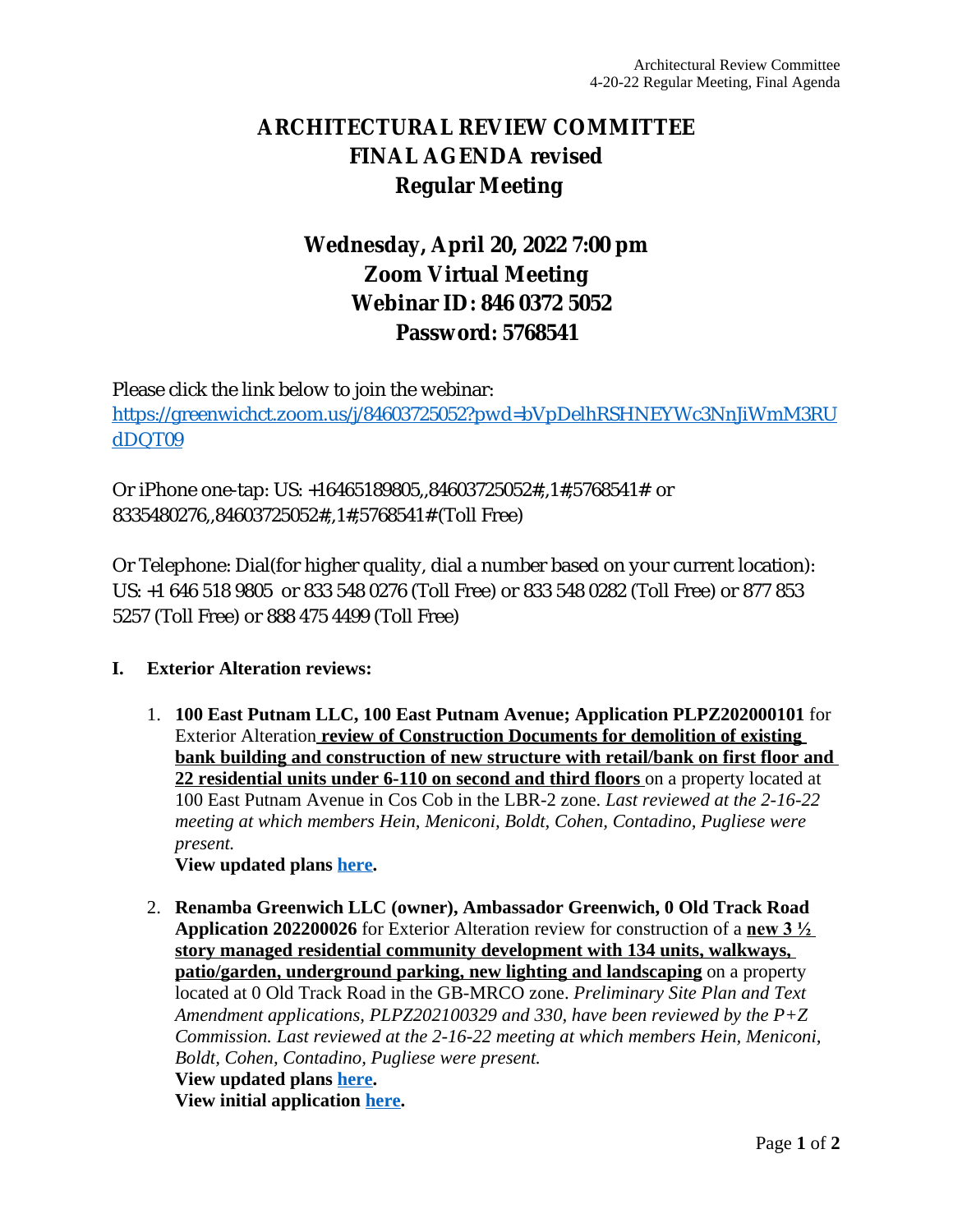- 3. **New Greenwich Park, LLC, 51 Weaver St., Application 202200064** for Exterior Alteration review for **a new rooftop pergola on the third floor of Building 3, Greenwich Office Park, with space heaters and LED lights installed on façade**, on a property located at 51 Weaver St., in the GBO zone. *Last reviewed at the 3-16-22 meeting at which members Hein, Conte, Meniconi, Boldt, Brake-Smith, Contadino, Pugliese were present.* **View updated plans [here.](https://www.greenwichct.gov/DocumentCenter/View/30579/Citibank-GOP-Bldg-5-51-Weaver-St-revised) View initial application [here.](https://www.greenwichct.gov/DocumentCenter/View/29082/202200064-51-Weaver-St-GOP-pergola)**
- 4. **FM Greenwich Owner LLC, 1700 East Putnam Avenue, Application PLPZ 2022 00139** for Exterior Alteration review **for lobby renovation including new curtain wall, elimination of copper eyebrow, and relocation of entry vestibule** on a property located at 1700 East Putnam Avenue in the GB zone. **View application [here](https://www.greenwichct.gov/DocumentCenter/View/30578/1700-EPA-lobby-reno-application).**

### **II. Committee Business:**

1. Any business.

*The Town complies with all applicable federal and state laws regarding non-discrimination, equal opportunity, affirmative action, and providing reasonable accommodations for persons with disabilities. If you require an accommodation to participate, please contact the Commissioner of Human Services at 203-622-3800 or [demetria.nelson@greenwichct.org](mailto:demetria.nelson@greenwichct.org) as soon as possible in advance of the event.*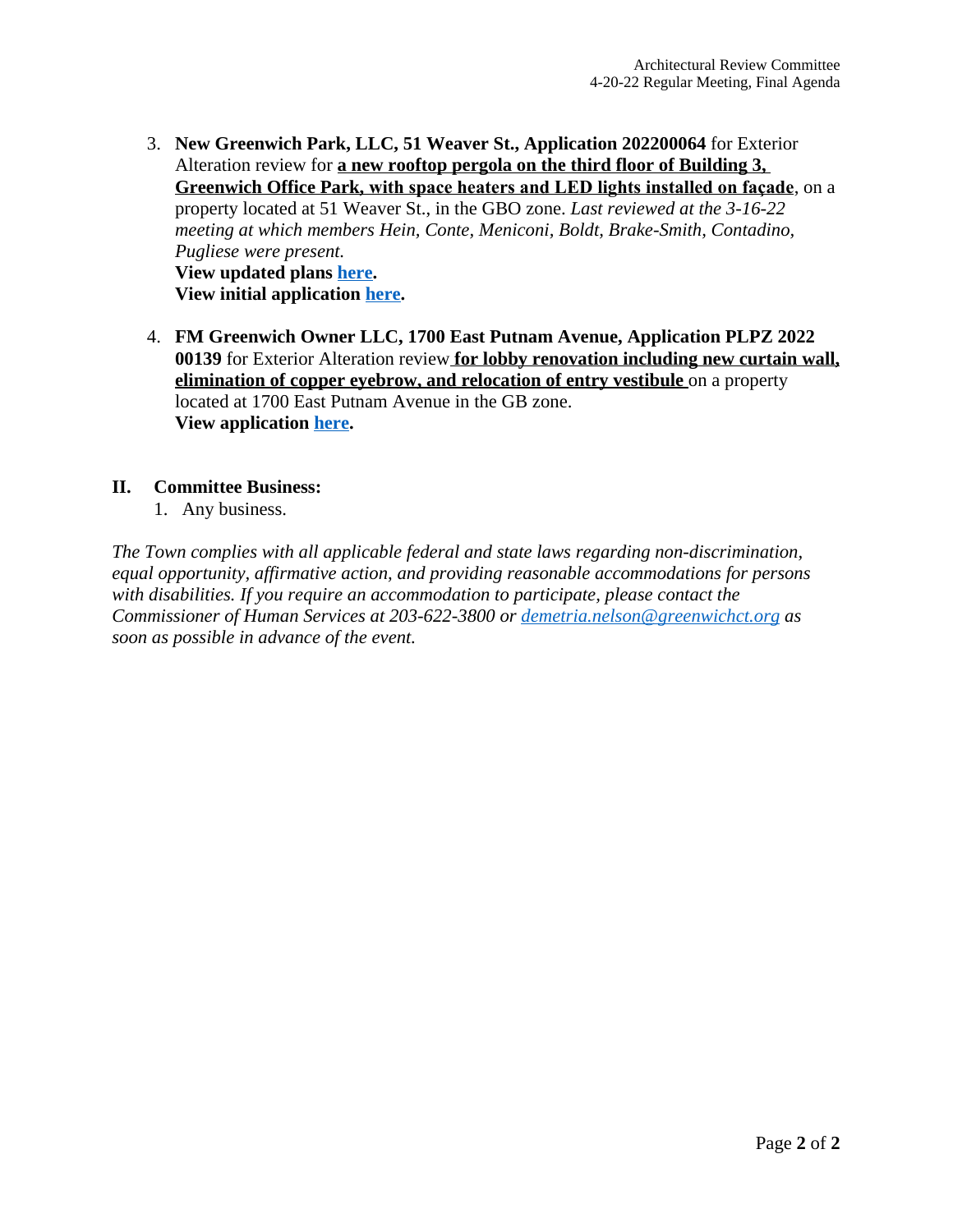# **ARCHITECTURAL REVIEW COMMITTEE ACTION AGENDA Regular Meeting**

## **Wednesday, April 20, 2022 7:02 pm – 10:56 pm Zoom Virtual Meeting Webinar ID: 846 0372 5052 Password: 5768541**

**Members Present:** Richard Hein, Chairperson (left 9:35); John Conte, Vice-Chairperson; Graziano Meniconi, Secretary; Peter Boldt (arrived 7:10, left 9:30); Heidi Brake-Smith; Rhonda Cohen (arrived 7:15); Leander Krueger (arrived 7:42); Katherine LoBalbo; and Paul Pugliese (left 8:30)

**Staff Present:** Marisa Anastasio, Senior Planner; and Bianca Dygert, Planner II

#### **I. Exterior Alteration reviews:**

1. **100 East Putnam LLC, 100 East Putnam Avenue; Application PLPZ202000101** for Exterior Alteration **review of Construction Documents for demolition of existing bank building and construction of new structure with retail/bank on first floor and 22 residential units under 6-110 on second and third floors** on a property located at 100 East Putnam Avenue in Cos Cob in the LBR-2 zone.

#### Decision Status: **Electronic Return**

Motion: Hein Second: Boldt Vote: 9-0 unanimous

### **The applicant to submit updated documentation (email plans to [manastasio@greenwichct.org](mailto:manastasio@greenwichct.org) ) to address:**

- a. the louver articulation and the color of the gray panel in the interior courtyard
- 2. **Renamba Greenwich LLC (owner), Ambassador Greenwich, 0 Old Track Road Application 202200026** for Exterior Alteration review for construction of a **new 3 ½ story managed residential community development with 134 units, walkways, patio/garden, underground parking, new lighting and landscaping** on a property located at 0 Old Track Road in the GB-MRCO zone. **View initial application [here.](https://www.greenwichct.gov/DocumentCenter/View/28438/0-Old-Track-PLPZ202200026-ARC-EA)**

## Decision Status: **Applicant to return with 50% construction documents** Motion: Hein Second: Conte Vote: 7-0-1 (yea - Hein, Conte, Meniconi, Boldt, Brake-Smith, Cohen, Krueger / recused -LoBalbo)

**The applicant to return to ARC at 50% completion of construction documents with updated plans to address the following (email to [manastasio@greenwichct.org](mailto:manastasio@greenwichct.org)):**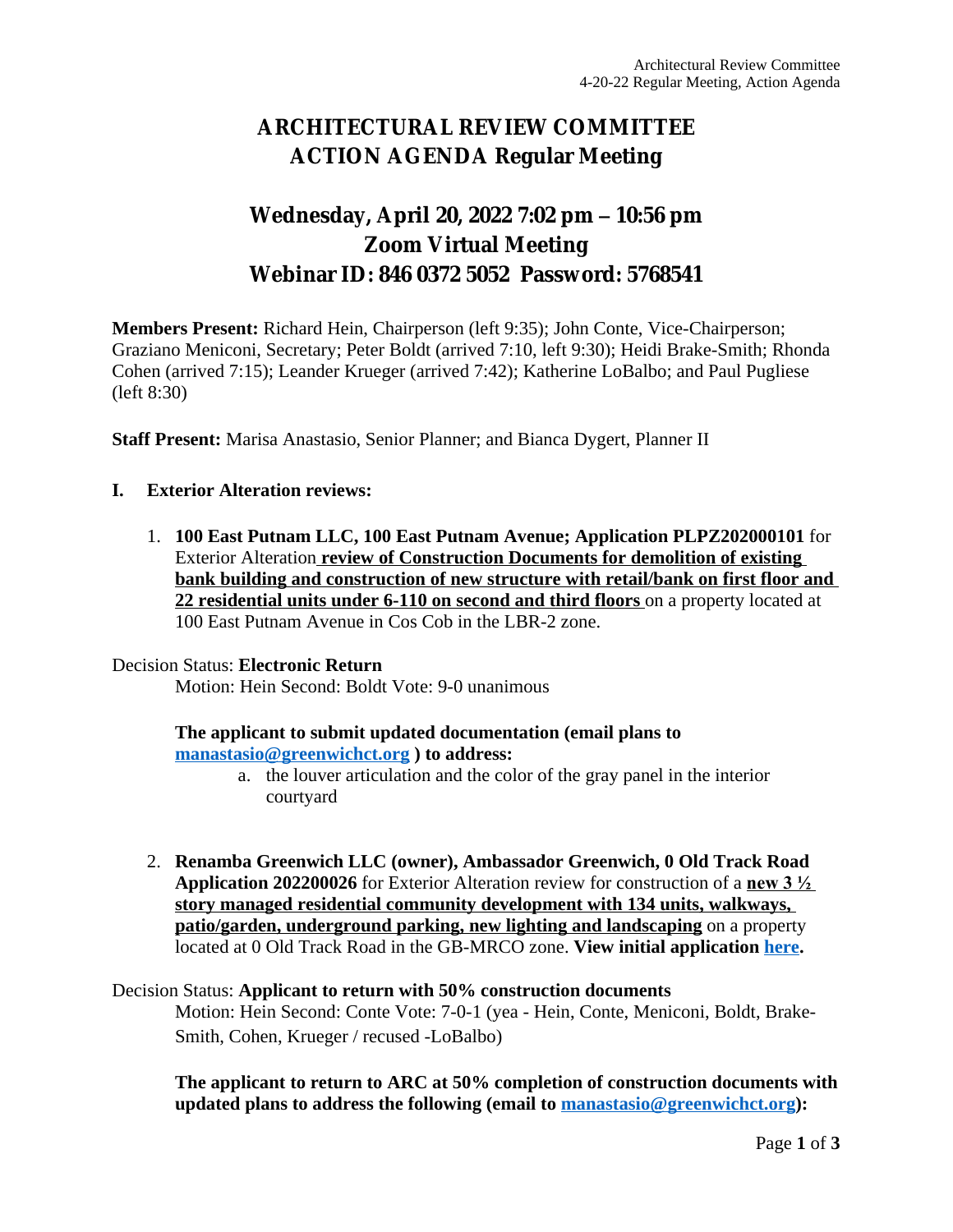- a. further review the 4 large trees to be removed on survey and take measures to protect these large shade trees;
- b. diversify the planting on hillsides vs. planting all arborvitae;
- c. celebrate the asymmetry of massing (reference to Pickwick Arms);
- d. revisit the articulation of gables on facade and porte cochere;
- e. maximize shade on driveway circle and sidewalks with additional shade trees to minimize heat island effect.
- 3. **New Greenwich Park, LLC, 51 Weaver St., Application 202200064** for Exterior Alteration review for **a new rooftop pergola on the third floor of Building 3, Greenwich Office Park, with space heaters and LED lights installed on façade**, on a property located at 51 Weaver St., in the GBO zone.

#### Decision Status: **Approved with modifications**

Motion: Conte Second: LoBalbo Vote: 6-0 (Conte, Meniconi, Brake-Smith, Cohen, Krueger, LoBalbo)

#### **The applicant to submit final plans to reflect the following (email to [manastasio@greenwichct.org](mailto:manastasio@greenwichct.org)):**

- a. LED window lighting is not approved.
- b. All lighting, other than the two door lights needed for safety/visibility, must be located below the existing railing which will act as a shield.
- c. ARC accepts the dark bronze finish for the pergola.
- d. ARC notes this approval is not intended as a precedent for Greenwich Office Park.
- 4. **FM Greenwich Owner LLC, 1700 East Putnam Avenue, Application PLPZ 2022 00139** for Exterior Alteration review **for lobby renovation including new curtain wall, elimination of copper eyebrow, and relocation of entry vestibule** on a property located at 1700 East Putnam Avenue in the GB zone.

### Decision Status: **Return to Meeting**

Motion: Conte Second: Meniconi Vote: 6-0 (Conte, Meniconi, Brake-Smith, Cohen, Krueger, LoBalbo)

### **The applicant to submit updated plans to reflect the following (email to [manastasio@greenwichct.org](mailto:manastasio@greenwichct.org) and 1 hard copy to P+Z office, to be scheduled for another ARC meeting):**

- a. Update the color scheme to rectify warm vs. cool, ARC recommends a warmer metal color, not gold or bronze;
- b. Provide samples / photos of all colors and materials;
- c. Eliminate any lighting that results in uplighting of the façade uplighting is not permitted per the Building Zone Regulations;
- d. Provide further explanation of the relocation of the entrance vestibule ie. are there any safety concerns, can it be better integrated into design?;